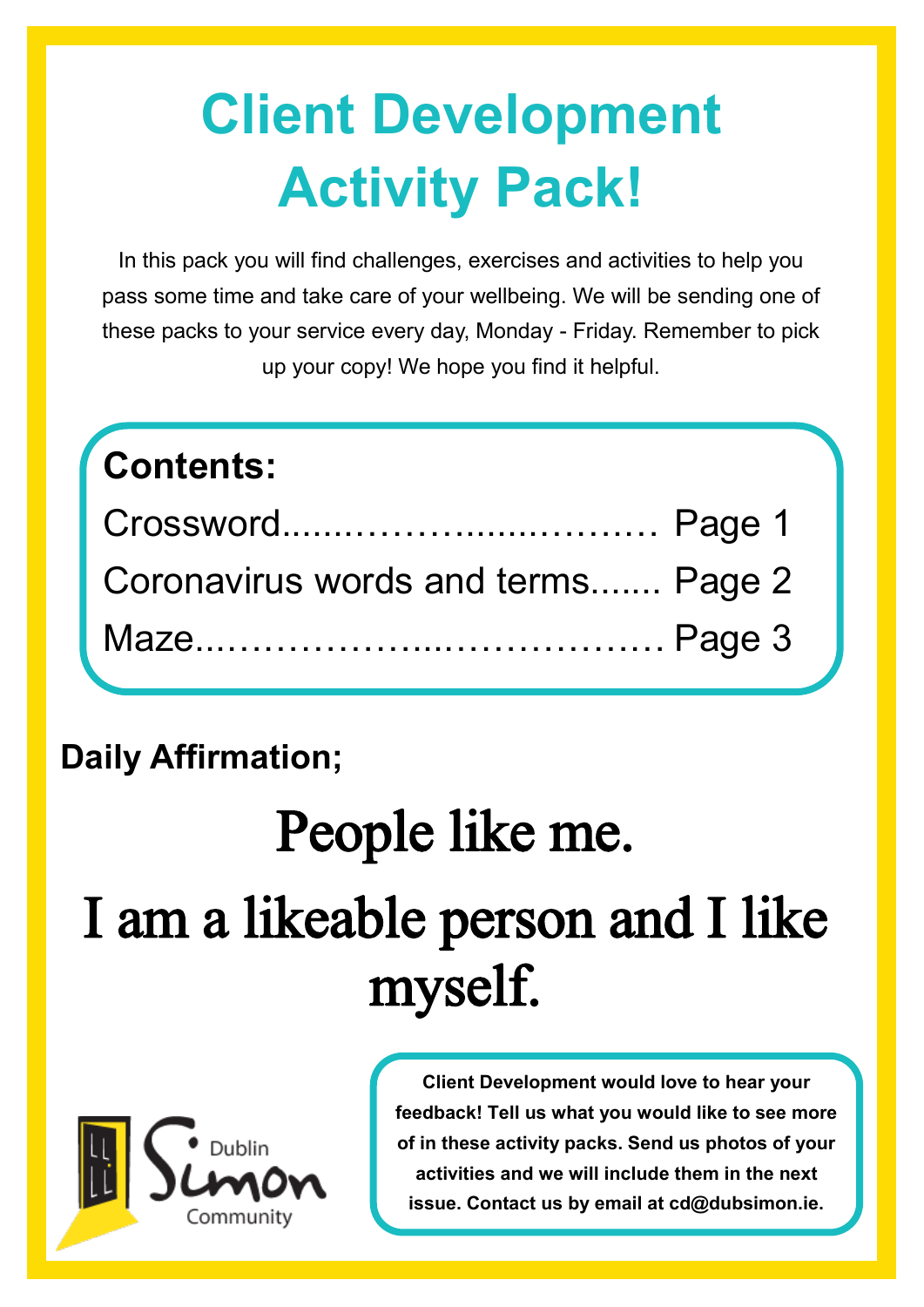## **Crossword**

Read the clues and questions below. Fill the answers into the grid. Good luck!



#### **Down**

- **1.** What colour is an emerald?
- **2.** Delicious treat made from cocoa beans
- **5.** How many seas are there?
- **7.** Superhero that can climb buildings



#### **Across**

- **2.** Second name of the first actor to play James Bond
- **3.** Food that pandas eat
- **4.** Name for young cow
- **6.** The Ryder Cup is a competition in which sport?

**8.** Molten rock that comes from volcanoes

**9.** Monument on O'Connell Street

**10.** What country is Amsterdam in?

**11.** Oak, pine and chestnut are types of what?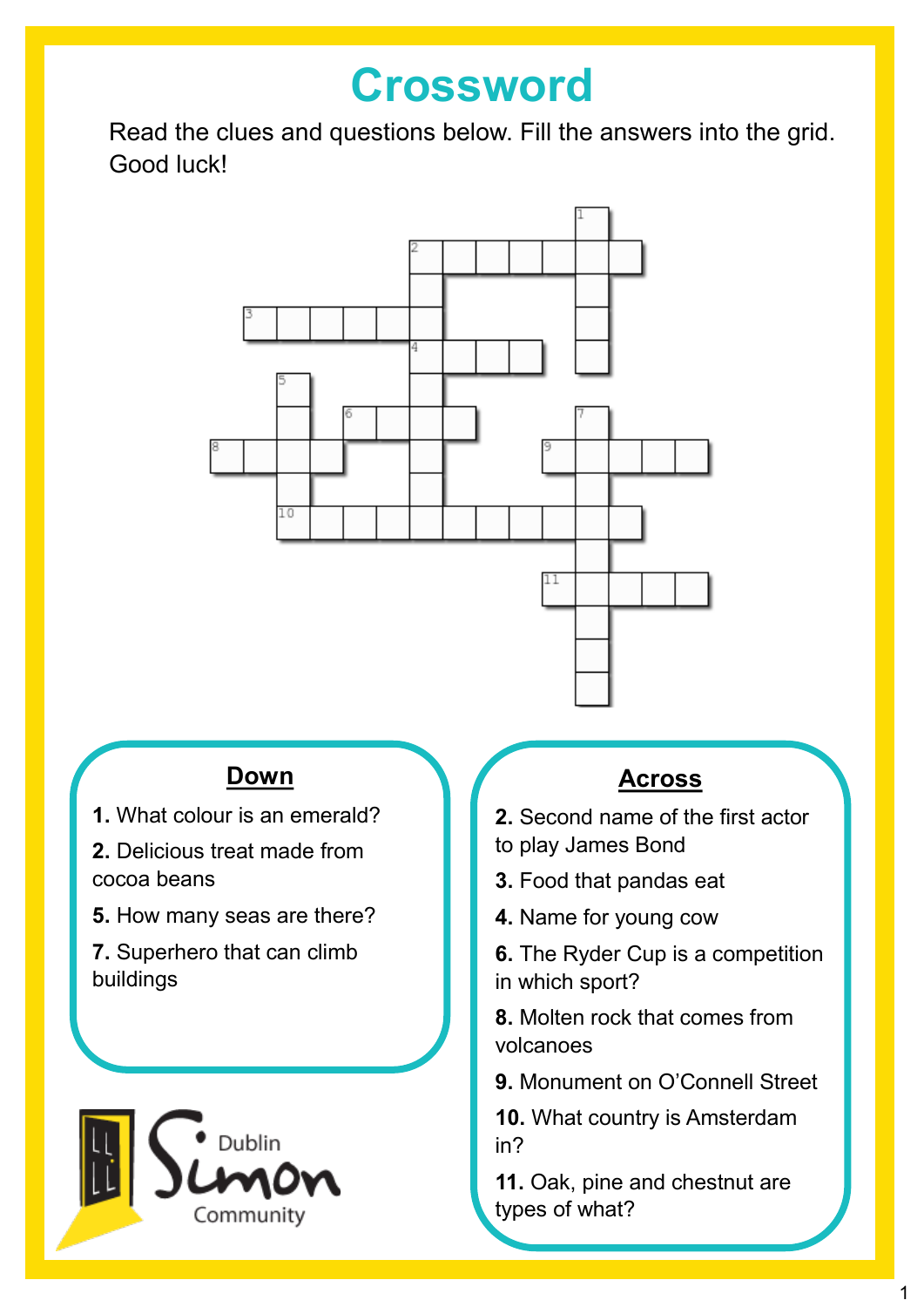## **Coronavirus (COVID-19) words and terms explained in plain English**

Many people find health information difficult to understand, particularly at the moment. The National Adult Literacy Agency (NALA) has compiled an A-Z list of words about coronavirus (also called COVID-19) with plain English explanations. Today we are looking at '**F**'. Visit https:// www.nala.ie/covid-19-words-explained/ for the full list.

| F            |                                                                                                                                                      |
|--------------|------------------------------------------------------------------------------------------------------------------------------------------------------|
| <b>False</b> | False information is news, stories or hoaxes created to deliberately misinform or                                                                    |
| information  | deceive readers. Always get your facts through trusted sources:                                                                                      |
|              | <b>Source:</b> Webwise – what is false information (fake news) www.webwise.ie                                                                        |
|              | Irish sources:                                                                                                                                       |
|              | The Health Service Executive (HSE)                                                                                                                   |
|              | www.gov.ie website                                                                                                                                   |
|              | Fact checkers:                                                                                                                                       |
|              | World Health Organisation - myths busters                                                                                                            |
|              | The International Fact-checking Network (IFCN) have a fact-check database                                                                            |
|              | The Irish news website www.thejournal.ie will fact check any COVID-19 claims.                                                                        |
| <b>Fever</b> | A fever is a temporary increase in your body temperature, often due to an                                                                            |
|              | illness. A high temperature is 38 degrees Celsius or above. Your body's normal                                                                       |
|              | temperature is between 36 and 36.8 degrees Celsius.                                                                                                  |
|              | More on fever here on the HSE website.                                                                                                               |
| 'Flatten the | This means reducing the rate at which people become infected with COVID-19.                                                                          |
| curve'       | If that rate is pictured as a curve, they would rather it look low and long than                                                                     |
|              | high and narrow.<br><b>Lower &amp; Delay the Epidemic Peak</b><br>$ID-19$                                                                            |
|              | <b>Control measures</b><br>slow the spread of<br>disease and reduce<br>burden on hospitals.<br><b>Source: journal.ie article</b><br>with control     |
|              | A graph showing the difference flattening the epidemic peak<br>makes in the number of cases over time.                                               |
|              | This is our goal as we fight COVID-19 because if we control the spread then we                                                                       |
|              | reduce the cases arriving into hospitals at the same time.                                                                                           |
| Flu          | Flu (influenza) is a severe infection caused by a virus. The flu virus infects your<br>lungs and upper airways. More on flu here on the HSE website. |